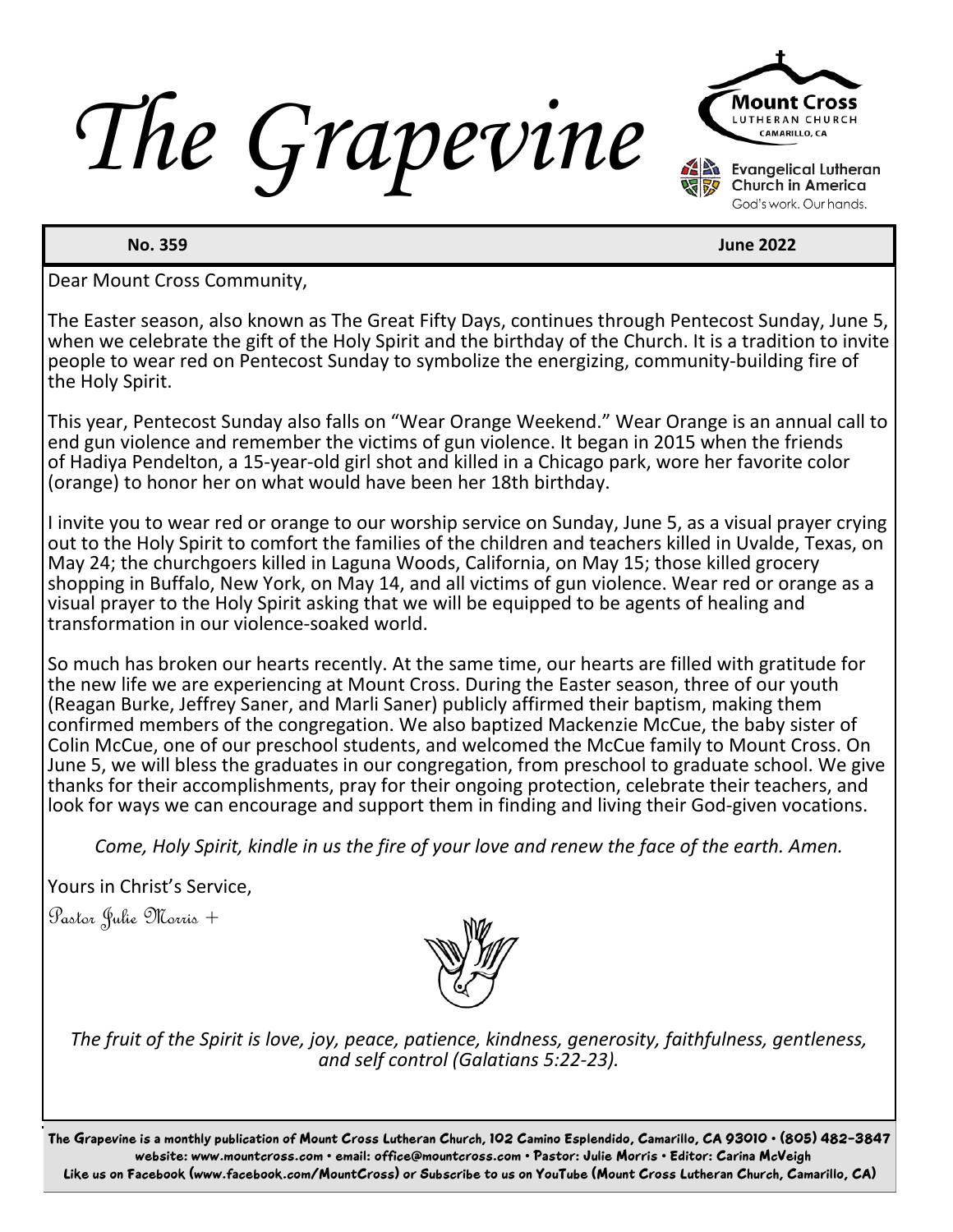## **Spiritual Growth at Mount Cross**

**Adult Education**

#### **Tuesday Morning Women's Bible Study**

 $\overline{2}$ 

 The Tuesday Women's Bible Study is getting active for the summer! Save the following Tuesdays at 9:00 a.m. for a walk or gentle hike, including reflection on scripture and time for prayer: June 21, July 12, and August 16. Children and strollers are welcome. Watch the Friday e-Grapevine and the Sunday bulletin for details, or contact Pastor Julie at pastorjulie@mountcross.com.

#### **Wednesday Evening Adult Bible Study**

 The Wednesday Evening Bible Study is **on hiatus until August.** To study the Bible on your own or with a group that you gather at home, go to elca.org/resources/bible-studies. (We are in Year C—Time after Pentecost.)

#### **1 st and 3rd Thursdays Men's Bible Study and Breakfast**

- We will meet **June 2** and **June 16** at **Marie Callender's**.
- <sup>†</sup> At Marie Callender's (185 E. Daily Drive), a \$15 donation covers breakfast and a tip, but don't let the cost prevent you from attending. What matters most is that you join us. No RSVP necessary, but reach out to Randy Churchill (hrchurchill@verizon.net) if you have questions.

| Are You Reading Living Lutheran?<br>You will find the May issue in the church office or at the                                                                                                                                                                                                                                                                             |
|----------------------------------------------------------------------------------------------------------------------------------------------------------------------------------------------------------------------------------------------------------------------------------------------------------------------------------------------------------------------------|
| Welcome Center. Please take one; there is always something                                                                                                                                                                                                                                                                                                                 |
| In this issue, there are articles about Lutheran colleges and<br>universities and Prayer, among others. Some of the issues that<br>challenge our schools are demographics, population shifts, a<br>multicultural student body, economics; all are important.                                                                                                               |
| It was so nice to read about California Lutheran University in<br>Thousand Oaks and its partnership with our Chumash<br>neighbors. They are doing interesting and important                                                                                                                                                                                                |
| Another theme this month is prayer. In "I'm a Lutheran," I<br>read that the featured artist lays his hands on a blank canvas<br>to ask God to give him what he will need so that what is<br>created will be to the glory of God; find it on page 14.                                                                                                                       |
| Then there is "Nola's Knees" on page 8. It begins with a story<br>about Nola, whose knees are calloused from praying. We<br>know The Lord's Prayer, but on page 9 is an interesting<br>discussion about other prayers of Jesus. Not to be missed.                                                                                                                          |
| There is a Lutheran family camp in the beautiful Cascade<br>mountains of Washington called Holden Village. During World<br>War II, a prayer was composed that became a prayer for<br>guidance. Now, before each guest leaves Holden, this<br>prayer is said, wishing for them God's guidance. The prayer is<br>now known as The Holden Village Prayer. You will find it on |
| When you subscribe to Living Lutheran, you will have the<br>convenience of having it delivered to your home. So nice.                                                                                                                                                                                                                                                      |
|                                                                                                                                                                                                                                                                                                                                                                            |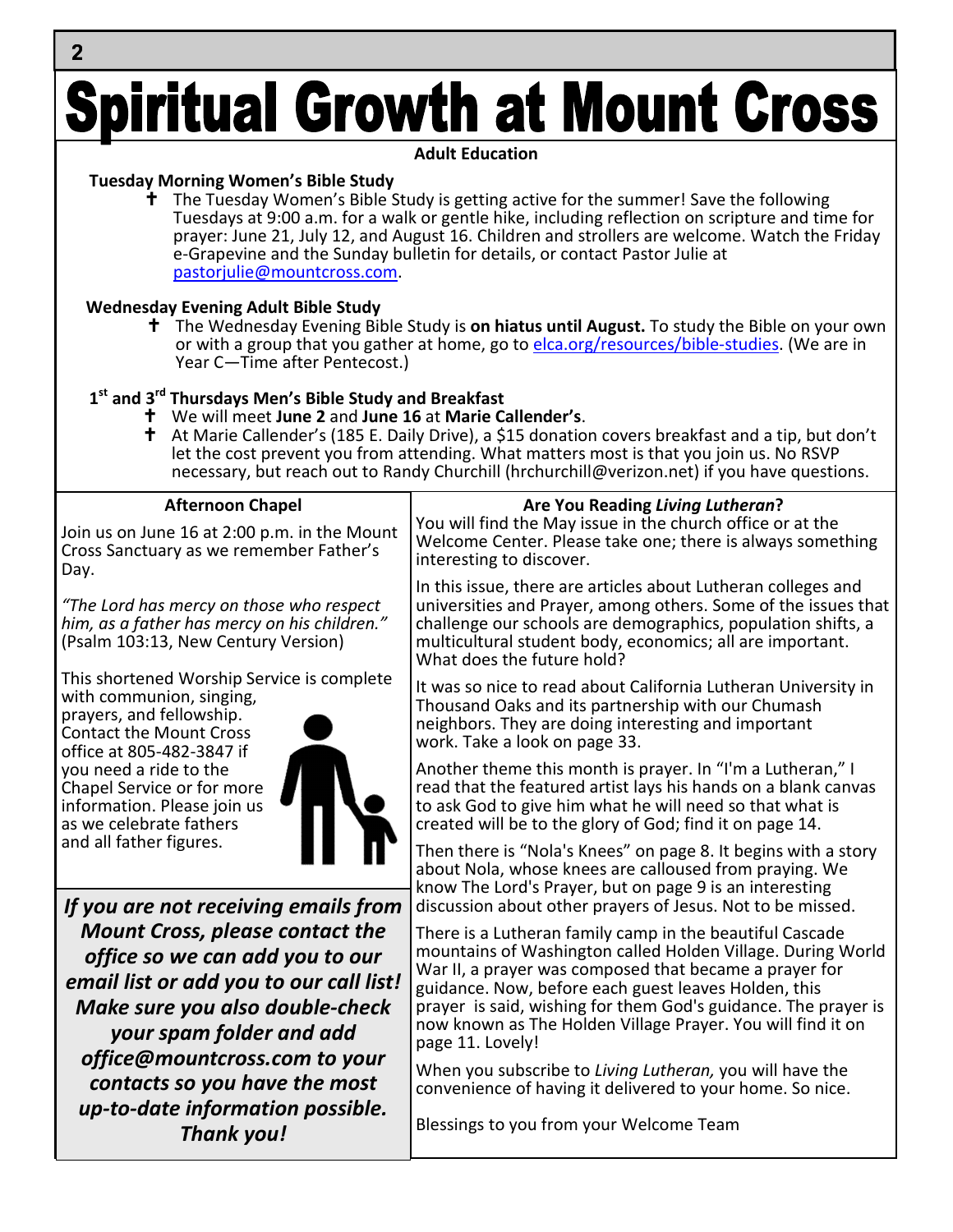#### **Return of the Listening Post**

Great news! The Council has decided that, as we are back inside the church with a substantial attendance, it is time to reinstate the Listening Post. We will once again have a Council person after a service once a month available to listen to comments from individual congregants. We are looking forward to hearing from you.

There is a change in the format of the Listening Post—this will not be an anonymous forum. People are welcome to say anything they wish but it will not be taken to Council unless either the person is willing to allow their name to be used or the Council person agrees with the position and is willing to adopt it themselves. We have decided upon this change because if concerns and complaints are anonymous, there is no way to check out if the concern is correctly understood. There is no opportunity to try to mend a relationship that might be under stress. There is no possibility of a restoration or resolution.

Our core religious values are based in love and grace and we should be able to voice our thoughts, including complaints, and also to hear those thoughts in that spirit of love and grace.

If you have any questions, please contact Pastor Julie, Becky Riley, or anyone on Council.

Becky Riley, Church Council President

#### **Stewardship is Year Round**

#### **Be Biblical: Let God do the talking**.

"You will be enriched in every way so that you can be generous on every occasion, and through us your generosity will result in thanksgiving to God." 2 Corinthians 9:11

"The goal of our stewardship ministry is to help God's people grow in their relationship with Jesus through the use of the time, talents, and finances God has entrusted to them."

"The word steward most likely comes from two old English words that named the person who cared for the pigs of another. This person was called the 'sty-warden.' The sty-warden didn't own the pigs. The sty-warden cared for the pigs. The steward is not the owner. The steward is always one who cares for that which belongs to another."

Taken from the book, *Ask, Thank, Tell, Improving Stewardship Ministry in Your Congregation* by Charles R. Lane.

What we as disciples of Jesus have to remember is everything belongs to God. We are the stewards of all that is his. We give of our time, talent, and treasure in order to give back to God what he has blessed us with. God is the owner of all things. He made us stewards of all that is in the world, including those people who are less fortunate than we are.

Psalm 24:1 *"The earth is the Lord's and everything in it, the world, and all who live in it."*

**Church Council 2022** Kevin Churchill Barbara Cranfill Kristine Dawson Jim Dinges Collin Edwards (Youth Rep) Brian Fisher Rick Gardner (Treasurer) Allison Johnson Evonne Kuchera Wendy McClary (CDC Rep) Tom Neuhaus (Vice President) Susan Prosser Rebecca Riley (President) Bill Stoll (Secretary) Sophia Valencia (Youth Rep)



**Thank You and Volunteer Opportunity from Christians Acting Together** *(The offering from our Maundy Thursday combined worship with St. Columba's contributed \$659 to Christians Acting Together. We received the following note from them.)*

Thank you so much for your generous donation. We appreciate your help with our work in the community at Christians Acting Together. We have our faithful customers in the store after the pandemic. Their household donations keep our shelves full.

We could use more volunteers working in the store. We are open Tuesday, Thursday, and Saturday, 9:00 a.m. to 2:00 p.m. (805-484-1254).

Thank you again!

God bless you all, Sue Bailey, President Christians Acting Together



3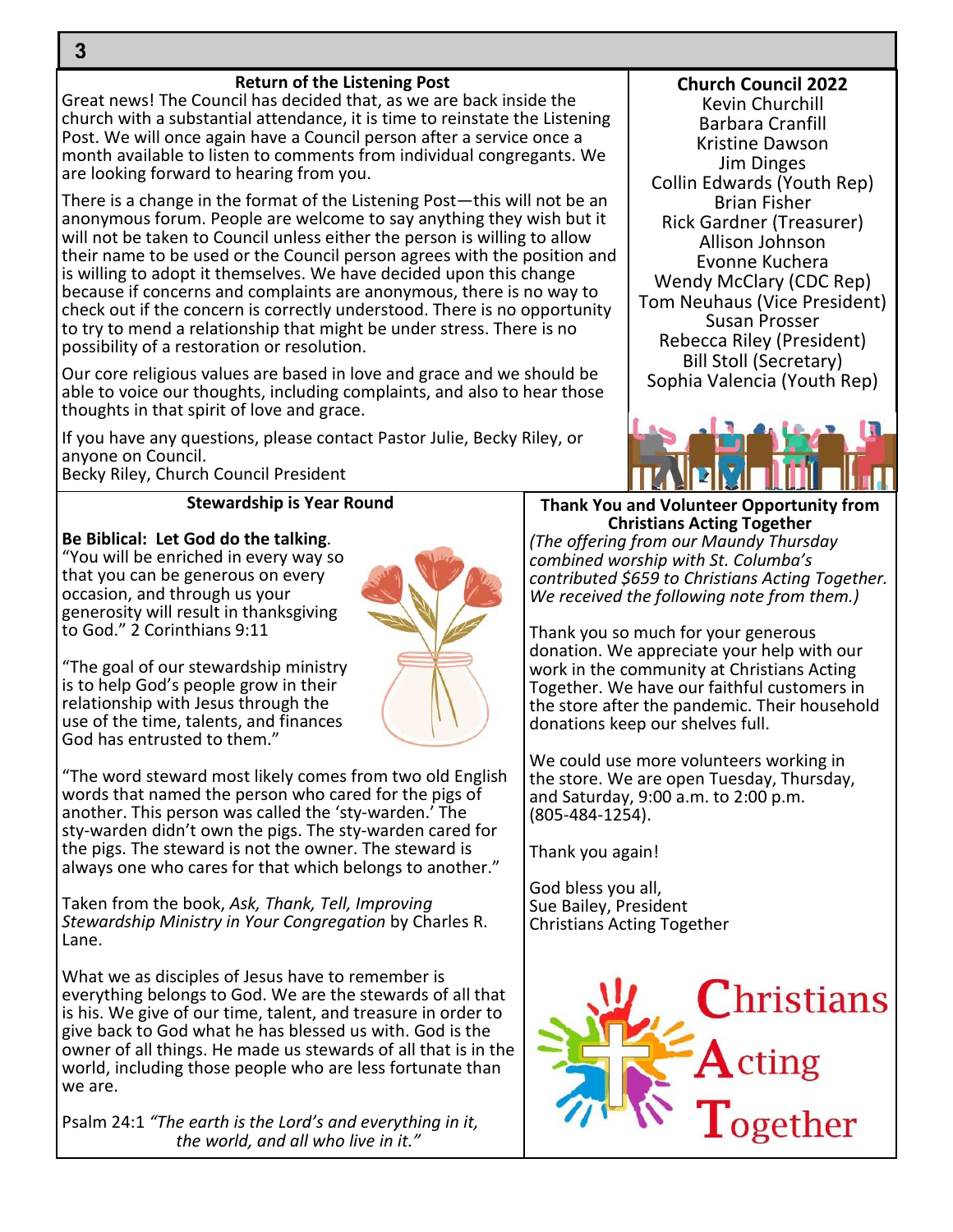# **Service & Missions**

#### **Abundant Table CSA**

Your local organic farm is growing—and would love to share in the blessings of the land. Sign up to purchase a weekly, or every other week, box of fresh produce. You can even share membership with another person and get a box once a month.

The box is full of the freshest greens, lettuces, avocados, citrus—and they are picked the day before you get them, so they LAST much longer than anything from the grocery store. Visit their website www.theabundanttable.org and click the Community Supported Agriculture tab to learn more.



#### **Peace & Justice**

The Peace and Justice Team will meet on **Tuesday, June 7,** at **7:00 p.m.** on Zoom. The Zoom link is bit.ly/MCPeaceandJustice.

#### **Save the Date**

The next Blood Drive will be August 7. Vitalant will have the bus in the parking lot to facilitate donations, but there is a need for blood NOW—and if you donate in the next two weeks, you can still donate on August 7. Visit www.vitalant.org and click the donate button to find a location near us.

**Meals for Harbor House** Every day at 5:00 p.m., Harbor House hands

**Blood Donation** 

neighbors in Thousand Oaks. You can sign up to bring 10 meals on any day that is convenient for you at harborhouseto.org (scroll down to the info about lunches and click the link). If you would like to sponsor this ministry, or if you would like to form a group to start making these meals once a month, please contact Mary Goodenough at mwgoodenough@gmail.com for more

out bagged meals to our homeless

vitalant

### *"The only thing necessary for the triumph of evil is that good men (and women) do nothing." -*Edmund Burke

#### **Fair Trade Sale**

**Sunday, June 5**, will be our **LAST** monthly Fair Trade sale! Come visit the tables on the patio to buy some last Fair Trade products at sale prices. After this sale, we will be switching to a

Buyer's Club format, where an announcement will be given (probably here in the newsletter, as well as the weekly email) about an upcoming order, and if you want a particular product, you will be able to order it then. We are grateful for all the support Mount Cross has given this ministry in the many years it went on, and excited for the next phase.



**Church Workday**

Join us for our NEXT **Mount Cross Workday** on **Saturday, June 4**, from **8:00 a.m. to 12:00 Noon**. Come for any part of the morning, no need to sign up in advance. Projects will include: re-grade the playground area, install hose valve extension to prayer garden, continue work on the roof gutter above the restrooms, and work on replacing the drip irrigation in the prayer garden. There is a lot to do and many hands make light work! Please bring your wheelbarrows, shovels, rakes, pickaxes/mattocks, and work gloves. Doughnuts and coffee will be provided!



If you have any questions, please contact Cy Johnson at clopsj@gmail.com or 805-388-3293.

information.

*You will eat the fruit of your labor of your hands; you shall be blessed, and it shall be well with you. Psalm 128:2*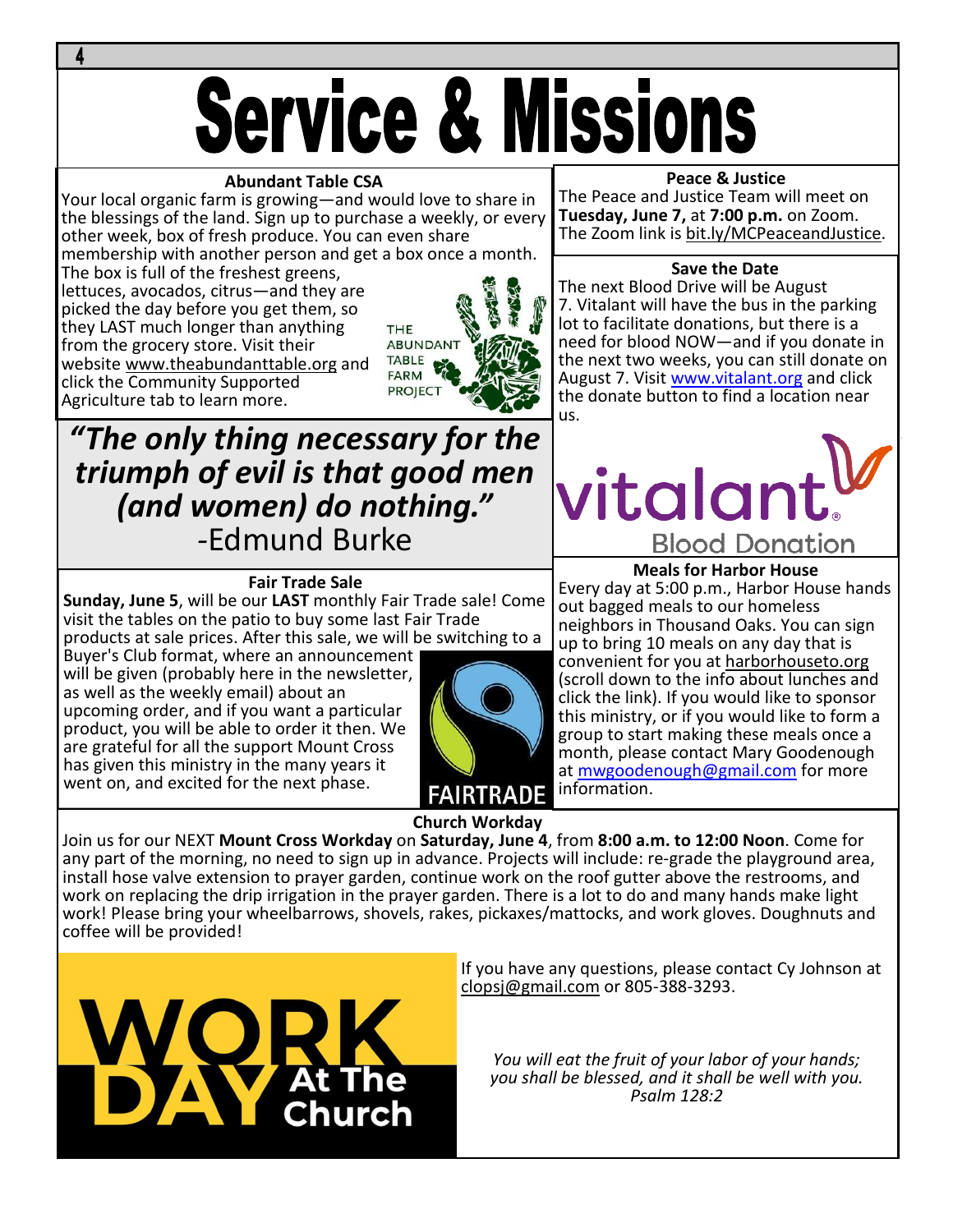## **Care Team**

#### **CARING RESOURCES Don't Miss These Important Learning Opportunities**

End-of-Life Issues Presented by Mount Cross Health Ministry Team Sunday, June 5, 1:00 p.m. – Grieving Sunday, July 24 – Palliative and Hospice Care Sunday, September 11 – Decisions, Directives, and Documents Knowledgeable speakers and panels. Takeaways and refreshments. Invite your friends! All sessions presented "Through a Christian Lens" For Questions or to Register – email Susan Prosser, Care Team Chair, prosser1@sbcglobal.net.

-------------

#### **Care Bags – A New Mount Cross Resource**

Care Team member Karen Diehl has developed Mount Cross "Care Bags" as a resource for Pastor Julie and Deacon Cecelia to use when making visits to people in active treatment or care, in various stages of recovery, or with compromised health. The "Bags" started with the idea for Chemo Bags and grew from there into a larger concept. The Care Team served as a sounding board and decided that to reach more people, the bags would be made with contents that are less specific. Each "Care Bag" contains a neck pillow, eye mask, lip balm, moisturizing lotion, a journal, a pen, and a prayer. It is hoped these bags will bring comfort to those who receive them and the knowledge that Mount Cross supports them with prayers and love. Many thanks to Karen, who was inspired to serve this need through the experiences of people she loves.

-------------- **YOUR HELP IS WANTED** – If you feel called to provide meal support, send cards or notes, assist with transportation needs, shop, run errands, help host an education event, or have an idea for caring support at Mount Cross, the CARE TEAM wants you! Talk to any team member or email Susan Prosser at prosser1@sbcglobal.net.

#### -------------- **"Listening For God"**

The word obedience includes the Latin word *audire*, which means "listening." Living a spiritually mature life is living a life in which we listen to the voice of God's Spirit within and among us and in ways we try to respond to that voice at every moment of our lives. The great news of God's revelation is not simply that God exists, but also that God is actively present in

> our lives at all times and in all places. Our God is a God who cares, heals, guides, directs, challenges, confronts, and corrects us. He is a God who wants to lead us closer to the realization of our humanity. To be obedient means to constantly attentive to this active presence and allow God, who is only love, to be the source as well as the goal of all we think, say, and do. Henri J. M. Nouwen, *Hope for Caregivers*

Mount Cross Care Team – Becky Riley, Beverly Rueckert, Evonne Kuchera, Jeanne Michel, Jennifer Christeson, Judy Winters, Karen Diehl, Mary Kienitz, Susan Prosser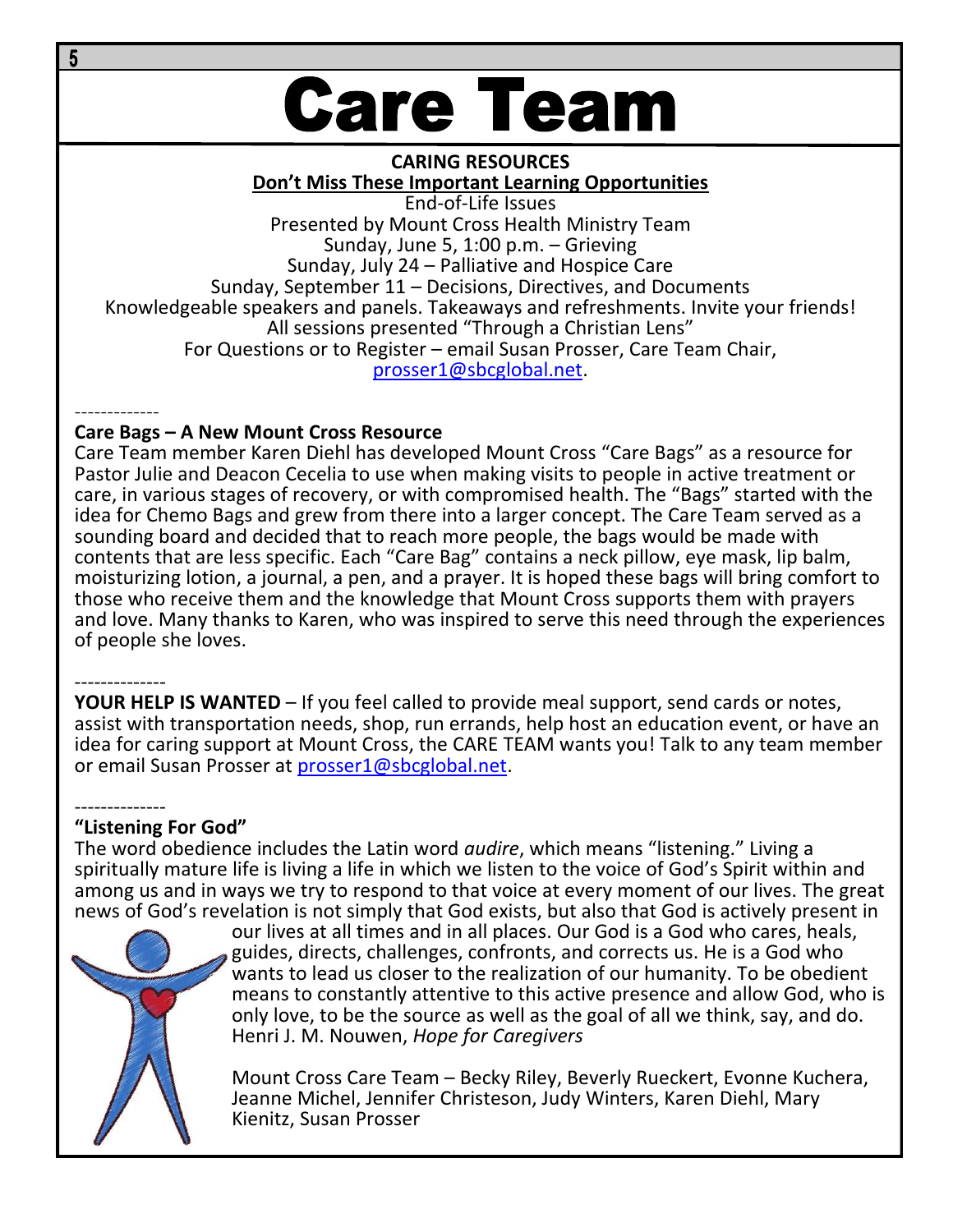# Notes 'n' News

See below for scheduled children and youth activities! If you have any questions, please email Joe (joe@mountcross.com) and check out our CYFM Newsletter insert for more details.

**Our CYFM programs are off for the summer. Watch the eGrapevine, bulletin, and summer newsletters for information on upcoming special events.**



**Mount Cross Music Ministry Notes** Here we are – halfway through another year! The time is flying by. We're winding down some of our regular music activities as we move into summer. The choir will be singing on Sunday, June 12, Trinity Sunday. For the rest of June, our Wednesday 7:30pm rehearsals will be for "Summer Choir." I'll meet with whomever wants to come and sing through the music for Sunday or to work on special music to sing for **J** some of the summer Sundays.

Our bell choir will be playing on Father's Day, Sunday, June 19. We plan to continue rehearsing through June but will take some Wednesdays off in July and August, depending on people's schedules.

Our praise band personnel will lead our Spirit-filled music on Pentecost, Sunday, June 5. We recently **in** learned that CCLI (our praise & worship copyright licensing agency) has changed their policy and now allows the printing of music notation for their songs. However, the majority of their songs are not written in a simple verse-refrain structure that can easily fit into a graphic for our bulletins, nor do they provide such graphics. We'll print music when we can but will continue to print just words for some pieces, giving us the opportunity to develop our skills of learning by ear.

Ŋ May the summer months bring you the gift of music in many forms, be they hymns, psalms, spirituals, or even birdsongs!



П

ひひひひひりりりかん

h<br>D

In Christ, Carol Browning, Music Director

### ממממממממממממממממממממממממממממממממ

**How to Get FREE COVID Masks and Tests** If anybody would like a free N95 mask, all one has to do is ask any pharmacist. The masks are stored behind the counter at the pharmacy. They are also provided by the government to help curb the spread. For rapid tests, order them at https://www.covid.gov/tests.



For **mental health resources** including identifying the warning signs of suicide and coping with grief, go to WellnessEveryDay.org. If your or someone you know is having trouble coping, call one of these confidential lines, open 24/7: **Crisis and Referral: (866) 998-2243 Substance Use Treatment: (844) 385-9200 Suicide Prevention Lifeline: (800) 273-8255**

#### **CDC Updates**

It is unbelievable that we are heading into the last few weeks of the school year. This year has been so awesome getting to know the children, families, and staff. Mount Cross is indeed a special place on the hill. We were honored to recognize our amazing mothers, grandmothers, girl dads, and special people at our VIP Tea. They have all shaped the Mount Cross children.

Our May Day Hat Parade had an amazing turnout. The hats were unique and brought out each child's personality. The children wore them proudly and were so excited.

Please be sure to mark your calendars for our Dudes and Donuts celebration on June 9th and 10th.

We are still enrolling for Summer and Fall. Please feel free to contact the CDC office for more information.

> Amy Vega, Director Mount Cross Child Development Center

6

Л

F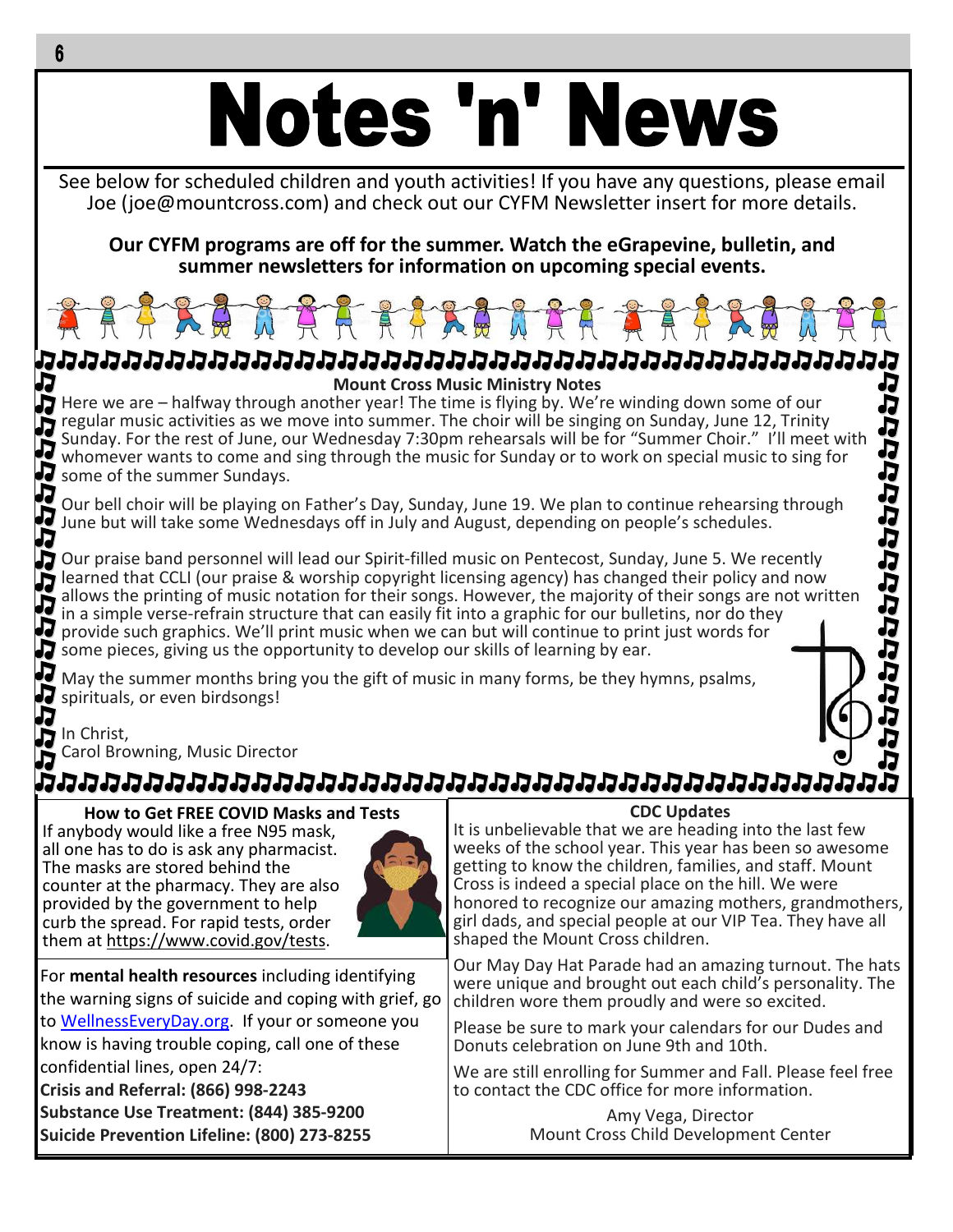#### **Upcoming Meetings**

**Stewardship/Generosity Team:** Thurs., June 2, 1:30 p.m. **Executive Committee:** Thurs., June 2, 7:00 p.m. **Property Committee:** Thurs., June 2, 7:00 p.m. **Afternoon Chapel Committee:** Fri., June 3, 2:00 p.m. **Service & Missions Committee:** Mon., June 6, 6:00 p.m. **Learning Committee:** Mon., June 6, 7:00p.m. **Peace & Justice Team:** Tues., June 7, 7:00 p.m. **Care Team:** Thurs., June 9, 1:00 p.m. **Quilters:** Thurs., June 9 and 23, 2:00 p.m. **CDC Board:** Thurs., June 9, 7:30 p.m. **Afternoon Chapel:** Thurs., June 16, 2:00 p.m. **Church Council:** Tues., June 21, 7:00 p.m. **Babysitting Class:** Fri., June 24, 4:00 p.m. **Fellowship Committee:** Tues., June 28, 7:00 p.m.



#### **PRAYER CONCERNS**

Did you know Mount Cross has an email Prayer Chain? If you would like to be a member of our Prayer Chain, or would like a prayer request sent to our Prayer Chain, please let Carol Browning know by emailing her at office@mountcross.com.

**We pray** for **Lisa**, **Roger and Kathy Allmandinger** (brother-in-law and sister of Susan Prosser), **Tom Andino** (friend of Carol Browning), **Tonna Brodie** (friends of Becky Riley), **Mike Caceres** (nephew of Becky Gilbertson), **Niki Carmichael** (friend of Melissa Henry), **Lorraine & Mike Carpenter, the family of Howard Corey, Rex Crockett** (brother of Paul Crockett), **Steve Doshier** (brother-in-law of Paul Crockett), **Johnathan Hammersley** (great-nephew of Marni Engh), **John Harper** (companion of Mona Neuhaus' sister Anna) **Charles Hilley**, **Jo Holler**, **Nancy Jaeger, Eunice and Ron Krieger** (friends of Evonne Kuchera), **Paul Marigonda** (friend of Becky Riley), **Rick Mahlke** (son of friend of Barbara Burke), **Lucille Miley, Karen Nelson, Lynn Nelson** (mother of Julie Fernandez), **Maria Riley** (daughter-in-law of Becky Riley), **the family of Rosa** (Nils Rueckert's sister), **Byron Selbrede** (brother of Keith Selbrede), **Amar Shaw** (nephew of Gordon and Melissa Henry), **Patricia Springer** (mother of Joan Brundage), **Marie Swartz** (sister of Jo Holler), **Chris Truchan** (friend of the Burke family), **Chris Valenzano** (grandson of Herb & Jo Holler, on active military deployment), **the family of Veronica White** (Fun with Faith parent), **Jessica Willis** (sister-in-law of Carol Broderick)**.**

*Unless otherwise specified, prayer requests remain in the bulletin for four weeks. If you would like to add or remove someone to or from the prayer list, please e-mail the church office at office@mountcross.com or call (805) 482-3847.*

#### **Thank You from Dianne Selbrede** *Dear Friends,*

*May all of you who so thoughtfully remembered my recent birthday with cards, calls and floral tributes, accept my heartfelt appreciation. Their arrival was a lovely surprise (and really quite overwhelming), one which will remain forever preserved in my memory bank of perennial friendships. God bless you one and all, Dianne Selbrede*

#### **Thank You from the Rueckerts**

*Nils and Beverly Rueckert want to thank our Mount Cross family for all the prayer support offered on behalf of Nils' sister, Rosa, who passed away last weekend after a long battle with serious illness. They are particularly grateful for the love you all expressed in this way for a family member whom you never met. Please continue to pray for the Rueckert family as they grieve the loss of this family member so dear to them.*

**Altar Guild Looking for New Members** Are you interested in serving the church in a behind the

scenes manner? The Altar Guild welcomes new members to join us in this meaningful ministry. The time commitment is minimal at approximately eight to ten hours per year and the blessings are plentiful. The Altar Guild's main function is to prepare the sanctuary for the Holy Sacrament. This generally occurs on Saturdays or prior to services on Sunday morning but also for special occasions such as funerals. Special attention is paid to the changing of the paraments based on the church calendar. Setting out the wine and bread is the main focus of our guild members but there are several other duties such as cleaning the baptismal font and cleaning and ironing the many linens. Generally the guild works in pairs. The pandemic has changed many aspects of the guild in its membership and requirements. A training session with Pastor Julie is planned for current and new

members on June 12 after church. Please contact Carol Broderick to share your interest or for any further information at carolbroderick@msn.com or leave a message at 805-444-2898.





 $\overline{7}$